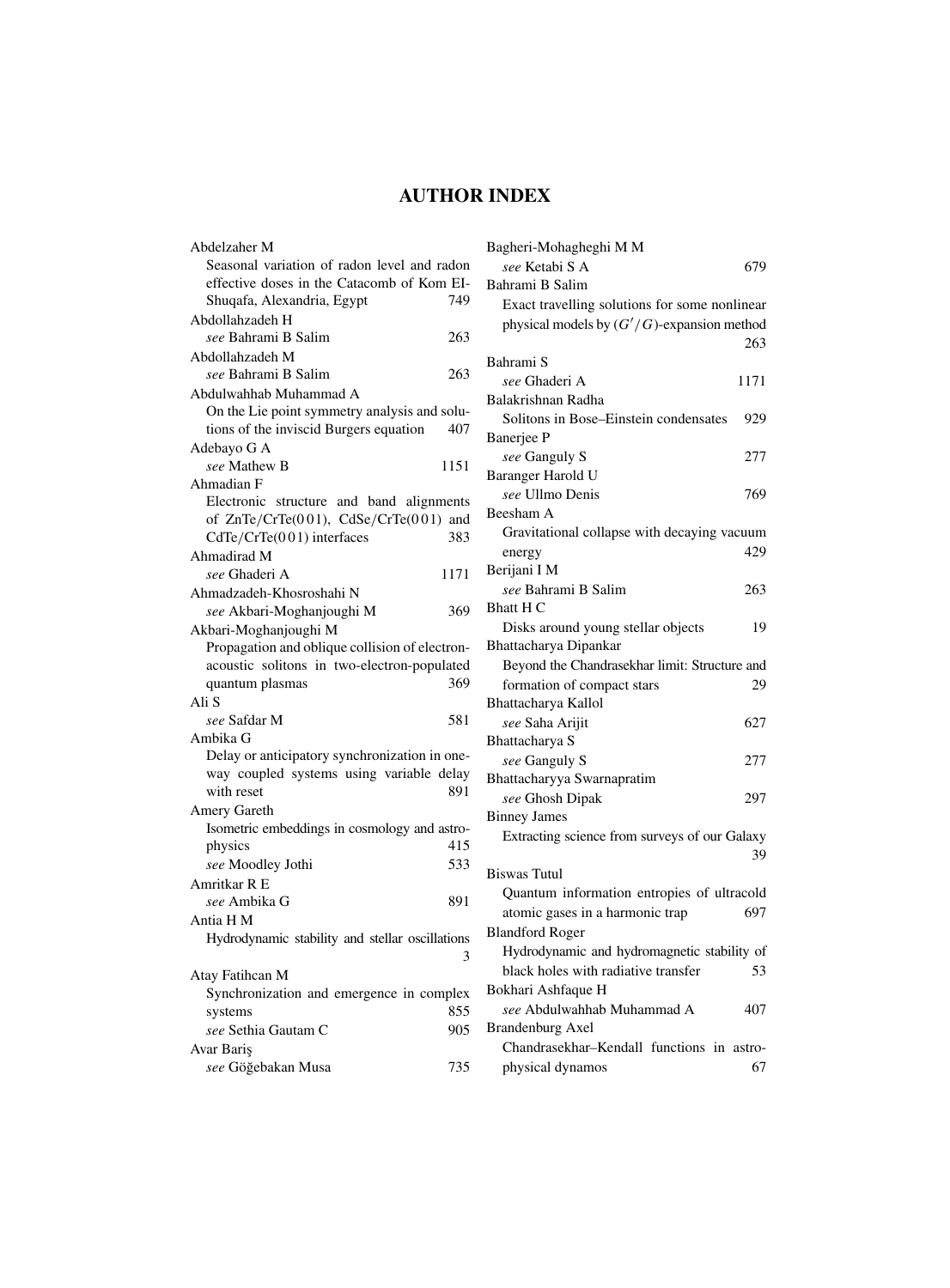| Burdin Sébastien                                                                             | Duha S S                                                                                      |
|----------------------------------------------------------------------------------------------|-----------------------------------------------------------------------------------------------|
| see Ullmo Denis<br>769                                                                       | Nonlinear dust-ion-acoustic waves in a multi-                                                 |
|                                                                                              | ion plasma with trapped electrons<br>357                                                      |
| Chakraborty Ajoy Kumar                                                                       |                                                                                               |
| 627<br>see Saha Arijit                                                                       | Eggleton Peter P                                                                              |
| Chatterjee S                                                                                 | Chandrasekhar's book An Introduction to the                                                   |
| see Vani V C<br>611                                                                          | 97                                                                                            |
| Choi Hyun-Min                                                                                | <b>Study of Stellar Structure</b><br>Elahi S M                                                |
| see Shin Jong-Yeol<br>727                                                                    | see Ghaderi A<br>1171                                                                         |
| Choudhuri Arnab Rai                                                                          |                                                                                               |
| The origin of the solar magnetic cycle<br>77                                                 |                                                                                               |
| Choudhury Anindya Ghose                                                                      | Fakhar K                                                                                      |
| see Guha Partha<br>917                                                                       | A note on the interplay between symmetries,                                                   |
| Choudhury Debajyoti                                                                          | reduction and conservation laws of Stokes'                                                    |
| Probing top anomalous couplings at the                                                       | first problem for third-grade rotating fluids                                                 |
| Tevatron and the Large Hadron Collider 1079                                                  | 439                                                                                           |
| Chugh Rajiv                                                                                  | Flach Sergej                                                                                  |
| Geometry of vanishing flow: A new probe to                                                   | Thermal conductivity of nonlinear waves in                                                    |
| determine the in-medium nucleon-nucleon                                                      | disordered chains<br>1007                                                                     |
| cross-section<br>289                                                                         |                                                                                               |
|                                                                                              |                                                                                               |
|                                                                                              | Gangopadhyay Taparati                                                                         |
| Dadhich Naresh                                                                               | 571<br>see Ray Subharthi                                                                      |
| On the enigmatic $\Lambda$ – A true constant of                                              | Ganguly S                                                                                     |
| spacetime<br>433<br>Das Amita                                                                | Experimental study of the $\pi h_{11/2}$<br>band<br>in $^{113}Sb$                             |
|                                                                                              | 277                                                                                           |
| Collisionless stopping of electron current                                                   | Ganji DD<br>see Bahrami B Salim                                                               |
| in an inhomogeneous electron magnetohydro-                                                   | 263                                                                                           |
| dynamics plasma<br>949<br>Dass Tulsi                                                         | Garg I                                                                                        |
|                                                                                              | Matrix models of RNA folding with external<br>interactions: A review<br>827                   |
| A stepwise planned approach to the solution<br>of Hilbert's sixth problem. III: Measurements | Ghaderi A                                                                                     |
| and von Neumann projection/collapse rule                                                     |                                                                                               |
| 1031                                                                                         | Thickness dependence of the structural and<br>electrical properties of ZnO thermal-evaporated |
| Datta Utpal                                                                                  | thin films<br>1171                                                                            |
| 297                                                                                          |                                                                                               |
| see Ghosh Dipak                                                                              | Ghosh Dipak                                                                                   |
| Deb Argha<br>see Ghosh Dipak<br>297                                                          | Rapidity dependence of multiplicity fluctuations                                              |
| Deo N                                                                                        | and correlations in high-energy nucleus-<br>nucleus interactions<br>297                       |
| see Garg I<br>827                                                                            | Ghosh Joyee                                                                                   |
|                                                                                              | Analysis of adiabatic transfer in cavity quantum                                              |
| Dey A<br>see Ganguly S<br>277                                                                | electrodynamics<br>633                                                                        |
| Dey Jishnu                                                                                   | Ghosh R                                                                                       |
| see Ray Subharthi<br>571                                                                     | see Ghosh Joyee<br>633                                                                        |
| Dey Mira                                                                                     | Ghosh Tarun Kanti                                                                             |
|                                                                                              |                                                                                               |
| see Ray Subharthi<br>571                                                                     | see Biswas Tutul<br>697                                                                       |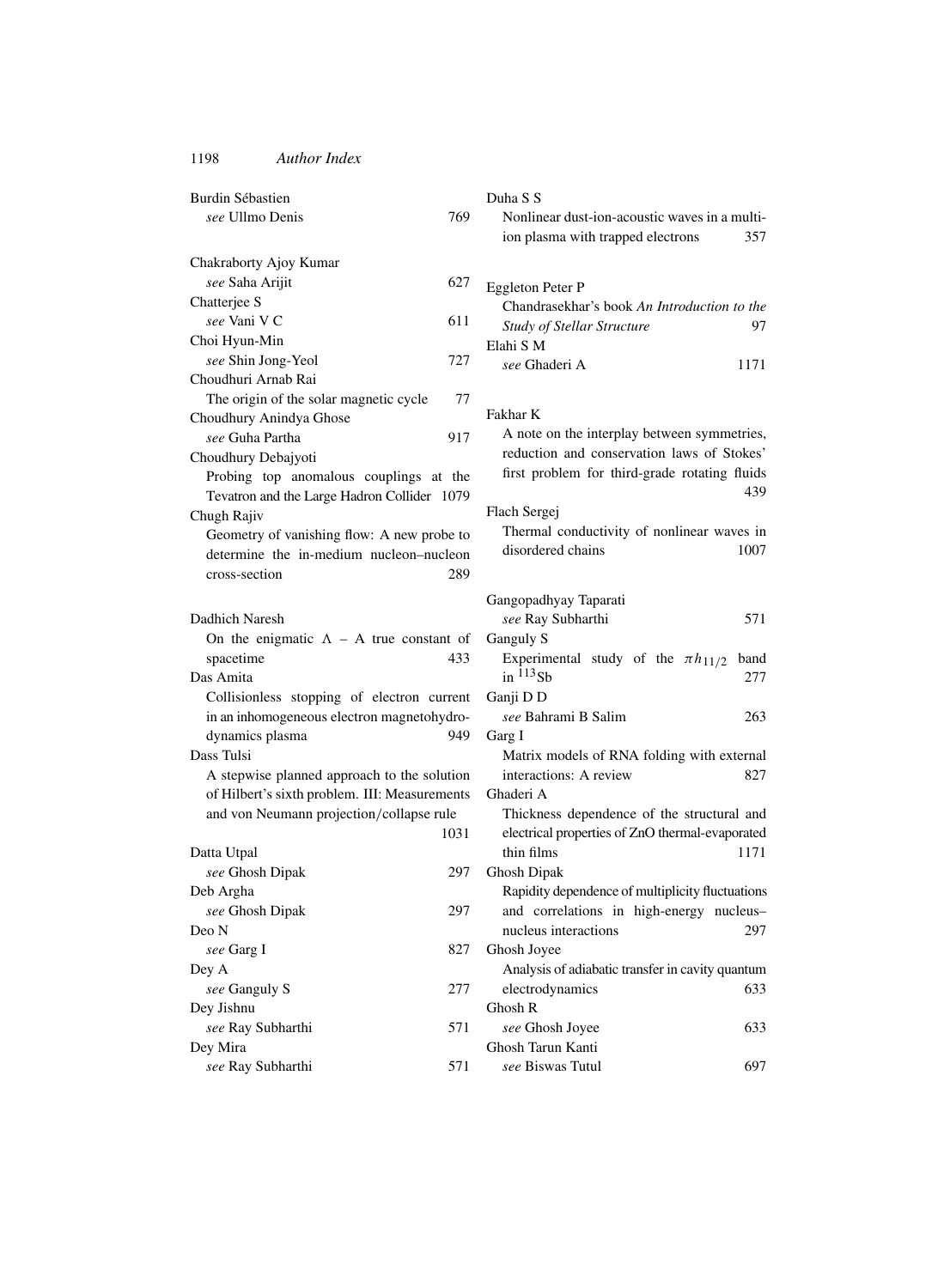| Göğebakan Musa                                             | I |
|------------------------------------------------------------|---|
| Structural evolutions of the mechanically al-              |   |
| loyed Al70Cu <sub>20</sub> Fe <sub>10</sub> powders<br>735 |   |
| Goodman Jeremy                                             | I |
| Chance and Chandra<br>107                                  |   |
| Goswami B K                                                | I |
| Flip-flop between soft-spring and<br>hard-                 |   |
| spring bistabilities in the approximated Toda              | I |
| oscillator analysis<br>987                                 |   |
| Gopalakrishnan V                                           |   |
| see Pandikumar G<br>315                                    |   |
| Goud V S                                                   |   |
| Effect of low-temperature plasma treatment                 | J |
| on tailorability and thermal properties of wool            |   |
| fabrics<br>669                                             |   |
| Govender G                                                 |   |
| see Maharaj S D<br>469                                     | J |
| Govender M                                                 |   |
| see Maharaj S D<br>469                                     | J |
| Guan Jiang                                                 |   |
| see Wang Chun-Yan<br>759                                   |   |
| Guha Partha                                                | l |
| The role of the Jacobi last multiplier and                 |   |
| 917<br>isochronous systems                                 |   |
| Gupte Neelima                                              | l |
| see Kachhvah Ajay Deep<br>873                              |   |
| Gurefe Yusuf                                               | l |
| Application of the trial equation method for               |   |
| solving some nonlinear evolution equations                 |   |
| arising in mathematical physics<br>1023                    |   |
|                                                            |   |
|                                                            | I |
| Hakimabad Hashem Miri                                      |   |
| see Khabaz Rahim<br>599                                    |   |
| Han Hyeon-Seok                                             |   |
| see Shin Jong-Yeol<br>727                                  | l |
| Hariwal R V                                                |   |
| see Negi Ambika<br>707                                     |   |
| Harley Charis                                              | J |
| see Moitsheki Raseelo J<br>519                             |   |
| Hong Jin-Woong                                             |   |
| see Shin Jong-Yeol<br>727                                  | J |
|                                                            |   |
|                                                            | l |
| Islam Jamal Nazrul                                         |   |

| Islam Mohammed Ashraful                     |      |
|---------------------------------------------|------|
| Anharmonic solution of Schrödinger time-    |      |
| independent equation                        | 243  |
| Ivanchenko Mikhail                          |      |
| <i>see</i> Flach Sergej                     | 1007 |
| Iyengar A N Sekar                           |      |
| see Narayanan Ramesh                        | 1135 |
| Iver Bala R                                 |      |
| Gravitational waves from binary black holes |      |
|                                             |      |
|                                             |      |

# Jamal S

| Higher-order symmetries and conservation    |     |
|---------------------------------------------|-----|
| laws of multi-dimensional Gordon-type equa- |     |
| tions                                       | 447 |
| John A J                                    |     |
| Relativistic stellar models                 | 461 |
| Jost Jürgen                                 |     |
| see Kolwankar Kiran M                       |     |

## Kachhvah Ajay Deep

| The TOIC of the Jacobi fast mumpher and      |      | Avalanche transmission and critical behaviour      |     |
|----------------------------------------------|------|----------------------------------------------------|-----|
| isochronous systems                          | 917  | in load-bearing hierarchical networks              | 873 |
| upte Neelima                                 |      | Kanjilal D                                         |     |
| see Kachhvah Ajay Deep                       | 873  | see Negi Ambika                                    | 707 |
| urefe Yusuf                                  |      | Kara A H                                           |     |
| Application of the trial equation method for |      | see Abdulwahhab Muhammad A                         | 407 |
| solving some nonlinear evolution equations   |      | see Fakhar K                                       | 439 |
| arising in mathematical physics              | 1023 | see Jamal S                                        | 447 |
|                                              |      | see Narain R                                       | 555 |
|                                              |      | Katsika-Tsigourakou Vassiliki                      |     |
| akimabad Hashem Miri                         | 599  | A simple model for calculating the bulk modu-      |     |
| see Khabaz Rahim                             |      | lus of the mixed ionic crystal: $NH_4Cl_{1-x}Br_x$ |     |
| an Hyeon-Seok<br>see Shin Jong-Yeol          | 727  |                                                    | 689 |
| ariwal R V                                   |      | Kaur Varinderjit                                   |     |
| see Negi Ambika                              | 707  | On the elliptic flow for nearly symmetric          |     |
| arley Charis                                 |      | collisions and nuclear equation of state 1095      |     |
| see Moitsheki Raseelo J                      | 519  | Kaw Predhiman                                      |     |
| ong Jin-Woong                                |      | see Das Amita                                      | 949 |
| see Shin Jong-Yeol                           | 727  | Kazemi A S                                         |     |
|                                              |      | see Ketabi S A                                     | 679 |
|                                              |      | Ketabi S A                                         |     |
| lam Jamal Nazrul                             |      | The effect of complexing agent on the crys-        |     |
| see Islam Mohammed Ashraful                  | 243  | tallization of ZnO nanoparticles                   | 679 |
|                                              |      |                                                    |     |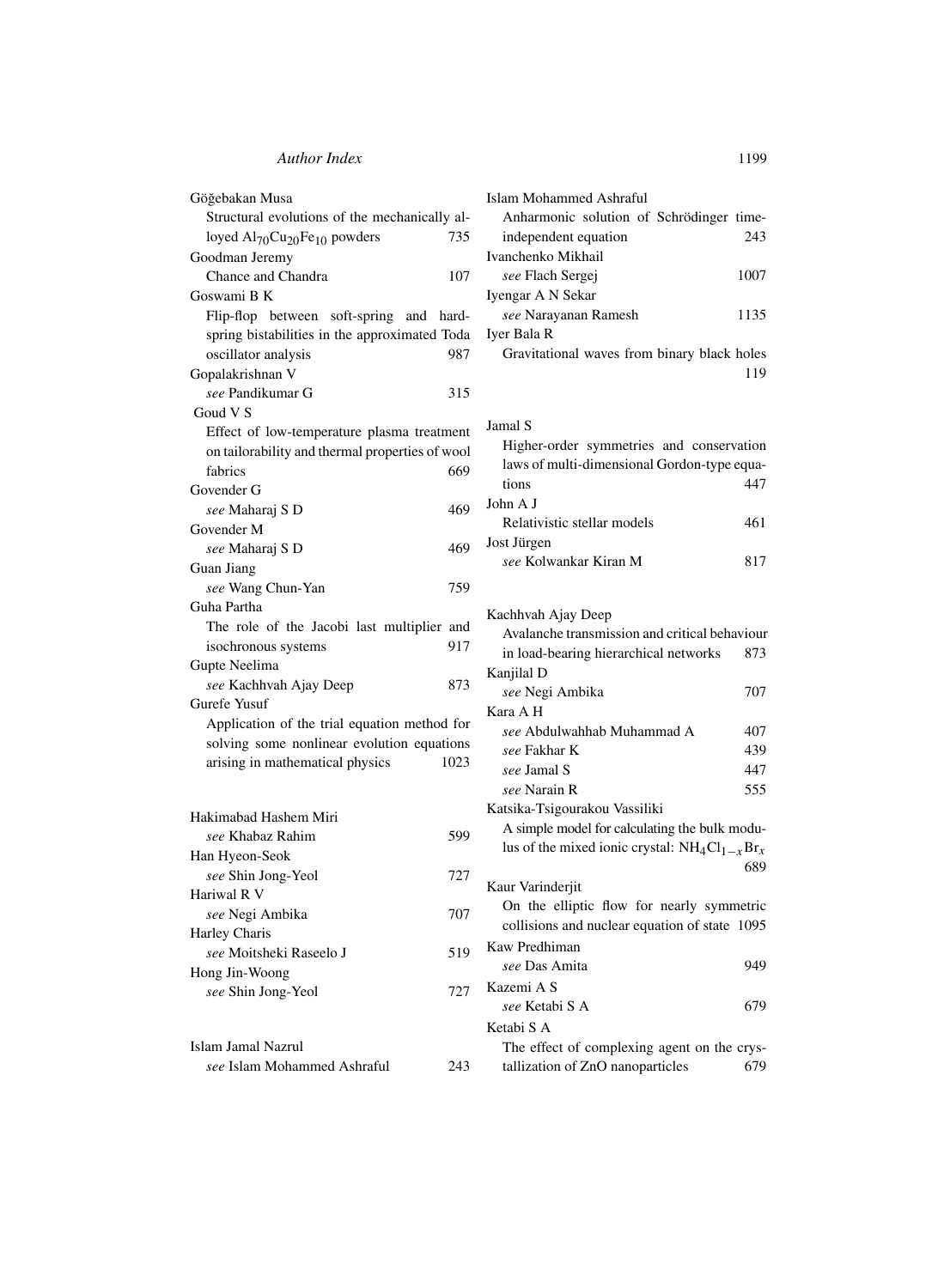| Khabaz Rahim                                         | M |
|------------------------------------------------------|---|
| Evaluation of response matrix of a multisphere       |   |
| neutron spectrometer with water moderator 599        | M |
| Khalili A E                                          |   |
| see Ghaderi A<br>1171                                |   |
| Khalique Chaudry Masood                              | М |
| see Muatjetjeja Ben<br>545                           |   |
| Kolwankar Kiran M                                    | М |
| Learning and structure of neuronal networks          |   |
| 817                                                  |   |
| Kumar Deepak                                         |   |
| see Ghosh Joyee<br>633                               | М |
| Kumar S Prasanna                                     |   |
| Experimental measurement of effective atomic         |   |
| number of composite materials for Compton            | Μ |
| effect in the $\gamma$ -ray region 280-1115 keV by   |   |
| 335<br>a new method                                  | М |
| Kumar Suneel                                         |   |
| see Kaur Varinderjit<br>1095                         | М |
|                                                      |   |
|                                                      | М |
| Li Nianbei                                           |   |
| 1007<br>see Flach Sergej                             | М |
| Liu Dong E                                           |   |
| see Ullmo Denis<br>769                               | М |
| <b>Londal James Paul</b>                             |   |
| 415<br>see Amery Gareth                              | М |
| Lortan D <sub>B</sub>                                |   |
| 477<br>see Maharaj S D                               |   |
|                                                      |   |
|                                                      |   |
| Maharaj S D<br>see John A J<br>461                   | М |
|                                                      |   |
| Temperature evolution during dissipative             |   |
| 469<br>collapse                                      |   |
| Charged fluids with symmetries<br>477<br>Mahomed F M |   |
| A note on the Lie symmetries of complex              | М |
|                                                      |   |
| partial differential equations and their split       | М |
| 483<br>real systems                                  |   |
| see Safdar M<br>581                                  |   |
| Maithreye R                                          |   |
| Collective dynamics of multicellular systems         |   |
| 843                                                  |   |
| Majethiya Ajay                                       | N |
| see Thakkar Kaushal<br>1053                          |   |

| Mamun A A                                       |
|-------------------------------------------------|
| see Duha S S<br>357                             |
| Manchanda K                                     |
| Dynamics of excitable nodes on random           |
| graphs<br>803                                   |
| Marley Mark S                                   |
| see Sengupta Sujan<br>157                       |
| Mason D P                                       |
| Effects of non-uniform interfacial tension in   |
| small Reynolds number flow past a spherical     |
| 493<br>liquid drop                              |
| Mathew B                                        |
| Adhesion energy, surface traction and surface   |
| tension in liquid xenon<br>1151                 |
| McKenzie J F                                    |
|                                                 |
| Chandrasekhar: The all rounder<br>509           |
| Mckinney Jonathan C                             |
| see Blandford Roger<br>53                       |
| Merritt David                                   |
| Stellar dynamics and black holes<br>135         |
| Misirli Emine                                   |
| see Gurefe Yusuf<br>1023                        |
| Mohan T R Krishna                               |
| Linearity stabilizes discrete breathers<br>975  |
| Mohanakrishnan P                                |
| see Pandikumar G<br>315                         |
| Moitsheki Raseelo J                             |
| Transient heat transfer in longitudinal fins of |
| various profiles with temperature-dependent     |
| thermal conductivity and heat transfer          |
| coefficient<br>519                              |
| Moodley Jothi                                   |
| see Amery Gareth<br>415                         |
| An investigation of embeddings for spherically  |
| symmetric spacetimes into Einstein manifolds    |
| 533                                             |
| Moremedi G M                                    |
| 493<br>see Mason D P                            |
| Muatjetjeja Ben                                 |
| Exact solutions of the generalized Lane-        |
| Emden equations of the first and second         |
| kind<br>545                                     |
|                                                 |
|                                                 |
| Nandan Swami                                    |
| see Soni SK<br>1105                             |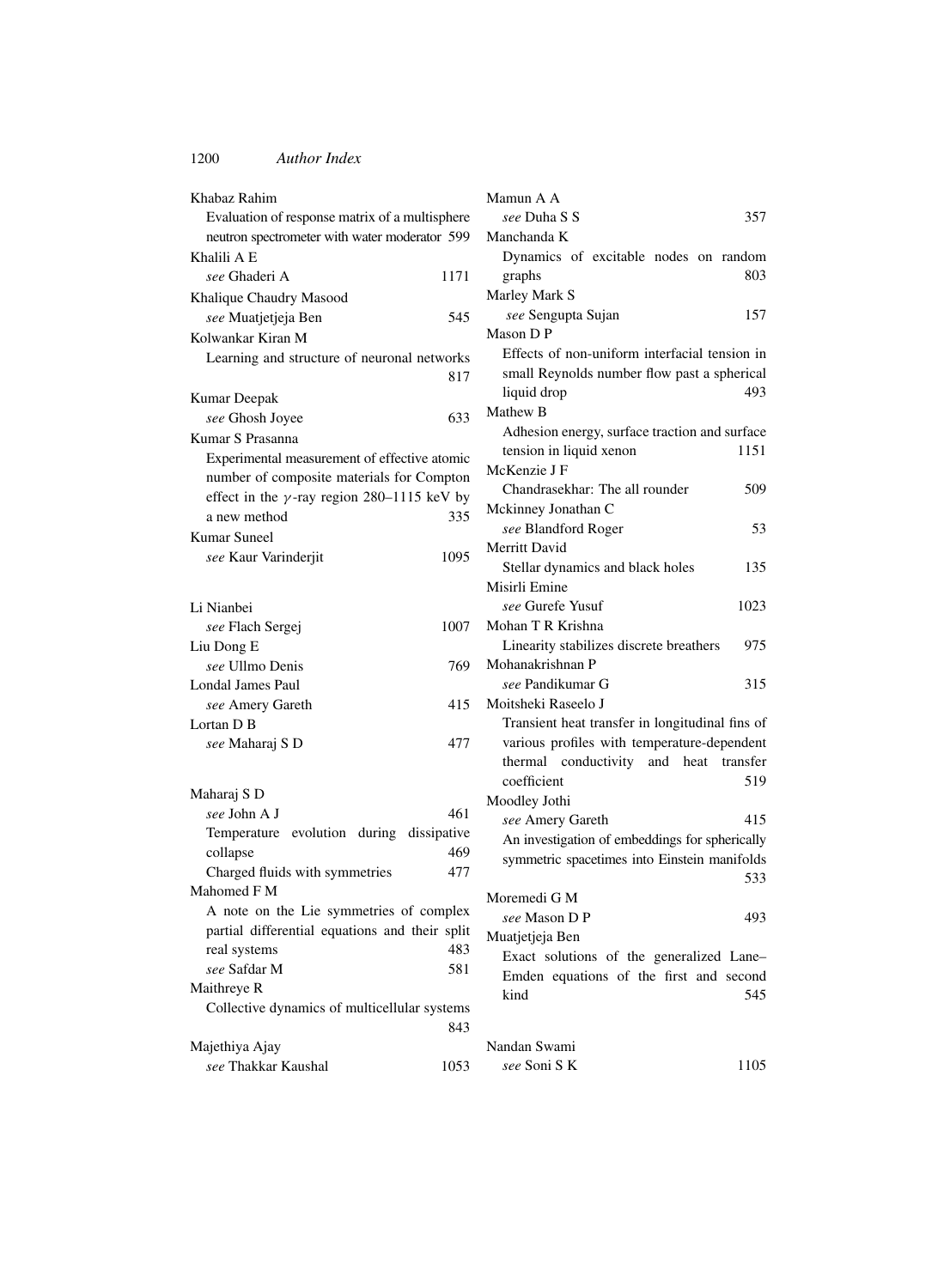| Narain R                                                                                   | Pragash R                                           |
|--------------------------------------------------------------------------------------------|-----------------------------------------------------|
| Invariance analysis and conservation laws of                                               | Spectroscopic properties of $Pr^{3+}$ -doped erbium |
| the wave equation on Vaidya manifolds 555                                                  | oxalate crystals<br>1119                            |
| Narayanan Ramesh                                                                           | Prasad Awadhesh                                     |
| Negative edge plasma currents in the SINP                                                  | see Saxena Garima<br>865                            |
| tokamak<br>1135                                                                            |                                                     |
| Naseri M                                                                                   |                                                     |
| see Ghaderi A<br>1171                                                                      | Raja R Vasantha Jayakantha                          |
| Naz Rehana                                                                                 | see Porsezian K<br>959                              |
| 483<br>see Mahomed F M                                                                     | Ramaswamy R                                         |
| Negi Ambika                                                                                | see Manchanda K<br>803                              |
| Opto-chemical response of Makrofol-KG to                                                   | 865<br>see Saxena Garima                            |
| swift heavy ion irradiation<br>707                                                         | Ramola R C                                          |
|                                                                                            | 707<br>see Negi Ambika                              |
| Osman Ahmed                                                                                | Rana J M S                                          |
| Quark model for kaon nucleon scattering                                                    | 707<br>see Negi Ambika                              |
| 1069                                                                                       | Ray Subharthi                                       |
| Özdemir Zeynep Güven                                                                       | Estimate of stellar masses from their QPO           |
| Schwarzian derivative as a proof of the chao-                                              | 571<br>frequencies                                  |
| tic behaviour<br>1159                                                                      | Ren Quansheng                                       |
|                                                                                            | see Kolwankar Kiran M<br>817                        |
|                                                                                            |                                                     |
| Padmanabhan T                                                                              |                                                     |
| Statistical mechanics of gravitating systems                                               | Safdar M                                            |
| and some curious history of Chandra's<br>rare misses!<br>147                               | Linearization of systems of four second-order       |
| Pakarzadeh H                                                                               | ordinary differential equations<br>581              |
|                                                                                            | Saha Arijit                                         |
| Numerical modelling of the pump-to-signal<br>relative intensity noise transfer in two-pump | A near-infrared zero-order achromatic retarder      |
|                                                                                            | 627                                                 |
| fibre optical parametric amplifiers<br>655                                                 | Saha Pratishruti                                    |
| Pal Harinder                                                                               | 1079<br>see Choudhury Debajyoti                     |
| Classically induced suppression of energy                                                  | Sahoo B K                                           |
| growth in a chaotic quantum system<br>793                                                  | Effect of hybridization and dispersion of           |
| Panda B N                                                                                  | quasiparticles on the coexistent state of           |
| see Sahoo B K<br>715                                                                       | superconductivity and antiferromagnetism            |
| Pandikumar G                                                                               | 715<br>in $RNi2B2C$                                 |
| Improved analysis on multiple recycling of                                                 | Sahoo S                                             |
| fuel in prototype fast breeder reactor in a                                                | Dielectric behaviour of some amides and             |
| closed fuel cycle<br>315                                                                   | formamides dissolved in nonpolar solvents           |
| Patel Bhavin                                                                               | under static electric field<br>395                  |
| see Thakkar Kaushal<br>1053                                                                | Samal Areejit                                       |
| Poria Swarup                                                                               | see Kolwankar Kiran M<br>817                        |
| see Sinha Sitabhra<br>833                                                                  | Santhanam M S                                       |
| Porsezian K                                                                                | see Pal Harinder<br>793                             |
| Soliton-induced supercontinuum generation                                                  | Satija Indubala I                                   |
| in liquid-filled photonic crystal fibre<br>959                                             | see Balakrishnan Radha<br>929                       |

| Pragash R                                           |      |
|-----------------------------------------------------|------|
| Spectroscopic properties of $Pr^{3+}$ -doped erbium |      |
| oxalate crystals                                    | 1119 |
| Prasad Awadhesh                                     |      |
| see Saxena Garima                                   | 865  |
|                                                     |      |
| Raja R Vasantha Jayakantha                          |      |
| see Porsezian K                                     | 959  |
| Ramaswamy R                                         |      |
| see Manchanda K                                     | 803  |
| see Saxena Garima                                   | 865  |
| Ramola R C                                          |      |
| see Negi Ambika                                     | 707  |
| Rana J M S                                          |      |
| see Negi Ambika                                     | 707  |
| Ray Subharthi                                       |      |
| Estimate of stellar masses from their QPO           |      |
| frequencies                                         | 571  |
| Ren Quansheng                                       |      |
| see Kolwankar Kiran M                               | 817  |
|                                                     |      |

| Safdar M                                       |      |
|------------------------------------------------|------|
| Linearization of systems of four second-order  |      |
| ordinary differential equations                | 581  |
| Saha Arijit                                    |      |
| A near-infrared zero-order achromatic retarder |      |
|                                                | 627  |
| Saha Pratishruti                               |      |
| see Choudhury Debajyoti                        | 1079 |
| Sahoo B K                                      |      |
| Effect of hybridization and dispersion of      |      |
| quasiparticles on the coexistent state of      |      |
| superconductivity and antiferromagnetism       |      |
| in $RNi2B2C$                                   | 715  |
| Sahoo S                                        |      |
| Dielectric behaviour of some amides and        |      |
| formamides dissolved in nonpolar solvents      |      |
| under static electric field                    | 395  |
| Samal Areejit                                  |      |
| see Kolwankar Kiran M                          | 817  |
| Santhanam M S                                  |      |
| see Pal Harinder                               | 793  |
| Satija Indubala I                              |      |
| וו חיווח -                                     | 0.20 |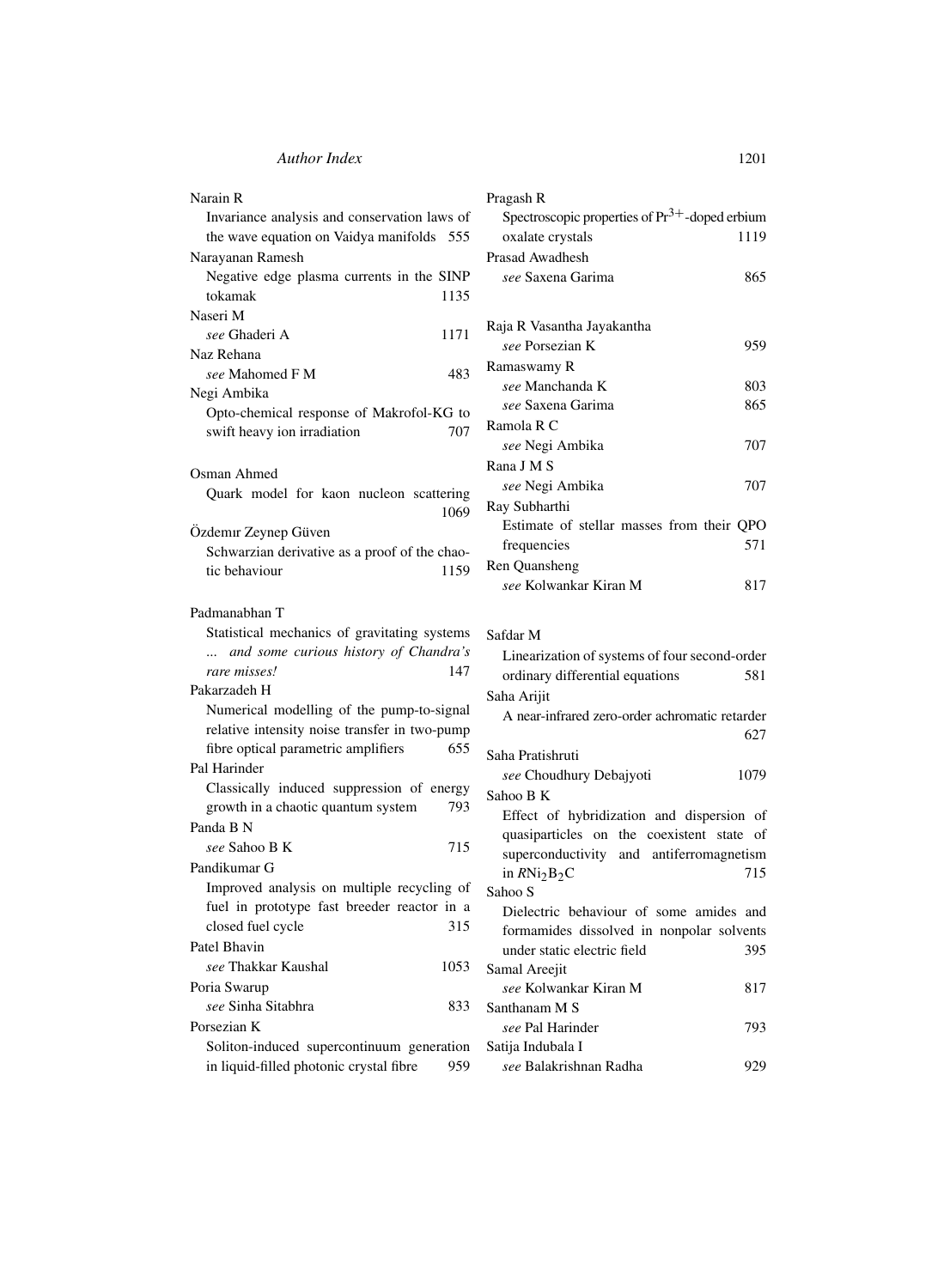| Saxena Garima                                    |      |
|--------------------------------------------------|------|
| The effect of finite response-time in coupled    |      |
| dynamical systems                                | 865  |
| Semwal Anju                                      |      |
| see Negi Ambika                                  | 707  |
| Sen Abhijit                                      |      |
| see Sethia Gautam C                              | 905  |
| Sen Surajit                                      |      |
| see Mohan T R Krishna                            | 975  |
| Sengupta Sudip                                   |      |
| see Das Amita                                    | 949  |
| Sengupta Sujan                                   |      |
| Multiple scattering polarization - Application   |      |
| of Chandrasekhar's formalisms to the atmosphere  |      |
| of brown dwarfs and extrasolar planets           | 157  |
| Sethia Gautam C                                  |      |
| Phase-locked solutions and their stability in    |      |
| the presence of propagation delays               | 905  |
| Shah Kruti                                       |      |
| Experimental investigation of ultrasonic velo-   |      |
| city anisotropy in magnetic fluids: Influence    |      |
| of grain-grain interaction                       | 345  |
| Sharma Amit                                      |      |
| Synchronization of indirectly coupled Lorenz     |      |
| oscillators: An experimental study               | 881  |
| Sheth Ravi K                                     |      |
| Symmetry in stochasticity: Random walk mo-       |      |
| dels of large-scale structure                    | 169  |
| Shikha B                                         |      |
| see Duha S S                                     | 357  |
| Shin Jong-Yeol                                   |      |
| Affect of the electrical characteristics depend- |      |
| ing on the hole and electron injection materials |      |
| of red organic light-emitting diodes             | 727  |
| Shojai Ali                                       |      |
| see Shojai Fatimah                               | 1179 |
| Shojai Fatimah                                   |      |
| Non-minimal quintessence: Dynamics and           |      |
| coincidence problem                              | 1179 |
| Shrimali Manish Dev                              |      |
| see Sharma Amit                                  | 881  |
| Singh Nandini Chatterjee                         |      |
| Measuring the 'complexity' of sound              | 811  |
| Singh T Umeshkanta                               |      |
| see Manchanda K                                  | 803  |

| Sinha Sitabhra                                        |      |
|-------------------------------------------------------|------|
| Multiple dynamical time-scales in networks            |      |
| with hierarchically nested modular organization       |      |
|                                                       | 833  |
| Sinha Somdatta                                        |      |
| see Maithreye R                                       | 843  |
| Sit S K                                               |      |
| see Sahoo S                                           | 395  |
| Slepian Zachary                                       |      |
| see Goodman Jeremy                                    | 107  |
| Solaymani S                                           |      |
| see Ghaderi A                                         | 1171 |
| Soni S K                                              |      |
| Canonical form of Nambu-Poisson bracket:              |      |
| A pedestrian approach                                 | 1105 |
| Sonkawede R G                                         |      |
| see Negi Ambika                                       | 707  |
| Sonmezoglu Abdullah                                   |      |
| see Gurefe Yusuf                                      | 1023 |
| Sood Aman D                                           |      |
| see Chugh Rajiv                                       | 289  |
| Sridhar <sub>S</sub>                                  |      |
| Magnetohydrodynamics turbulence: An astro-            |      |
| nomical perspective                                   | 185  |
| Sudarsanakumar C                                      |      |
| see Pragash R                                         | 1119 |
| Suguna C                                              |      |
| see Maithreye R                                       | 843  |
|                                                       |      |
| Thakkar Kaushal                                       |      |
| Properties of light flavour baryons in hyper-         |      |
| central quark model                                   | 1053 |
| Tout Christopher A                                    |      |
| The origin of the strongest magnetic fields           |      |
| in dwarfs                                             | 199  |
|                                                       |      |
| Udakhe J S                                            |      |
| see Goud V S                                          | 669  |
| <b>Ullmo Denis</b>                                    |      |
|                                                       | 769  |
| Kondo effect and mesoscopic fluctuations<br>Umesh T K |      |
| see Kumar S Prasanna                                  | 335  |
| Unnikrishnan N V                                      |      |
| see Pragash R                                         | 1119 |
|                                                       |      |